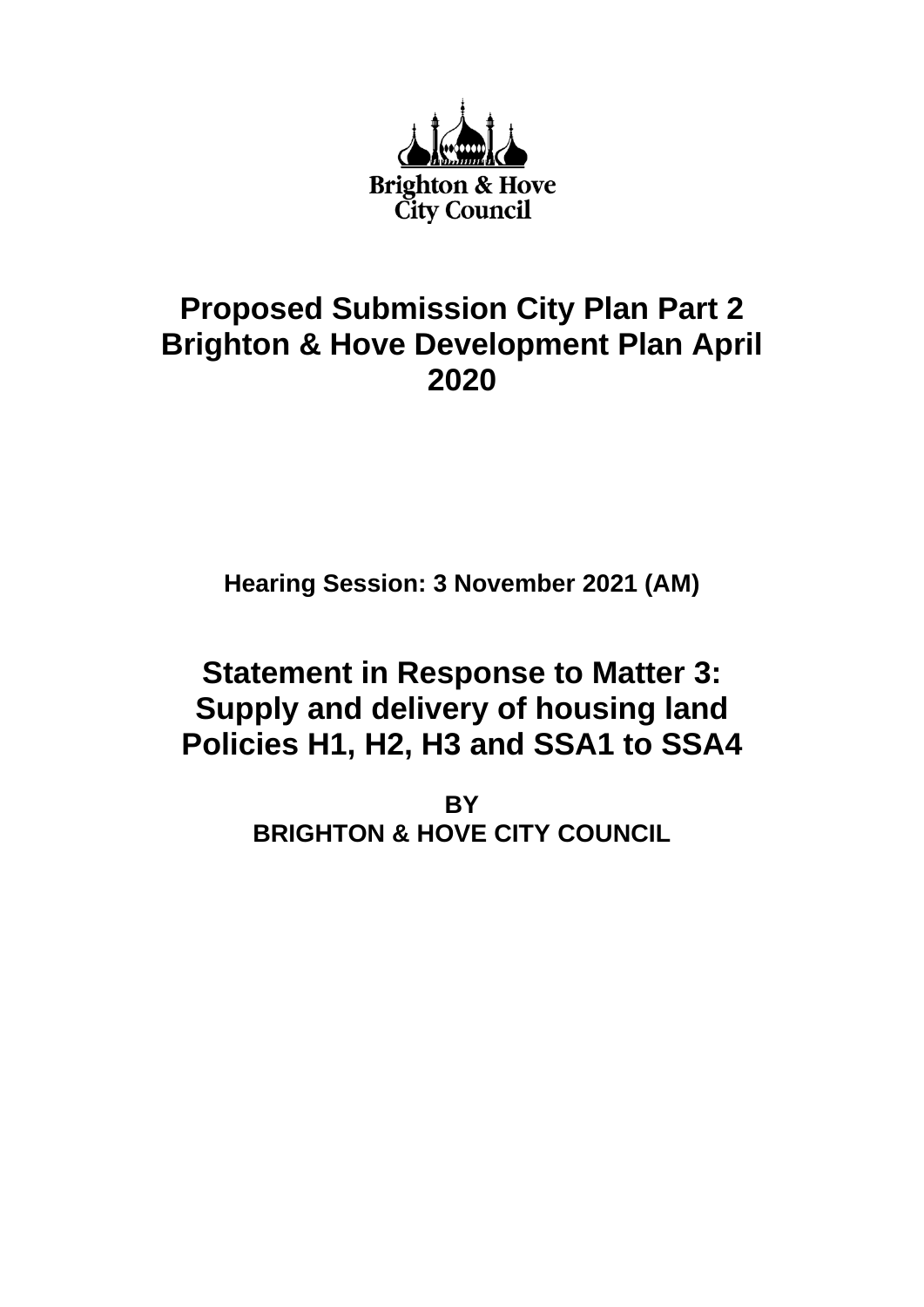**Matter 3: Statement by Brighton & Hove City Council 4 th October 2021**

### **List of Abbreviations**

AMR - Authority Monitoring Report CPP1 - City Plan Part 1 CPP2 – City Plan Part 2 LPAs - Local Planning Authorities NPPF - National Planning Policy Framework PPG – Planning Practice Guidance SHLAA – Strategic Housing Land Availability Assessment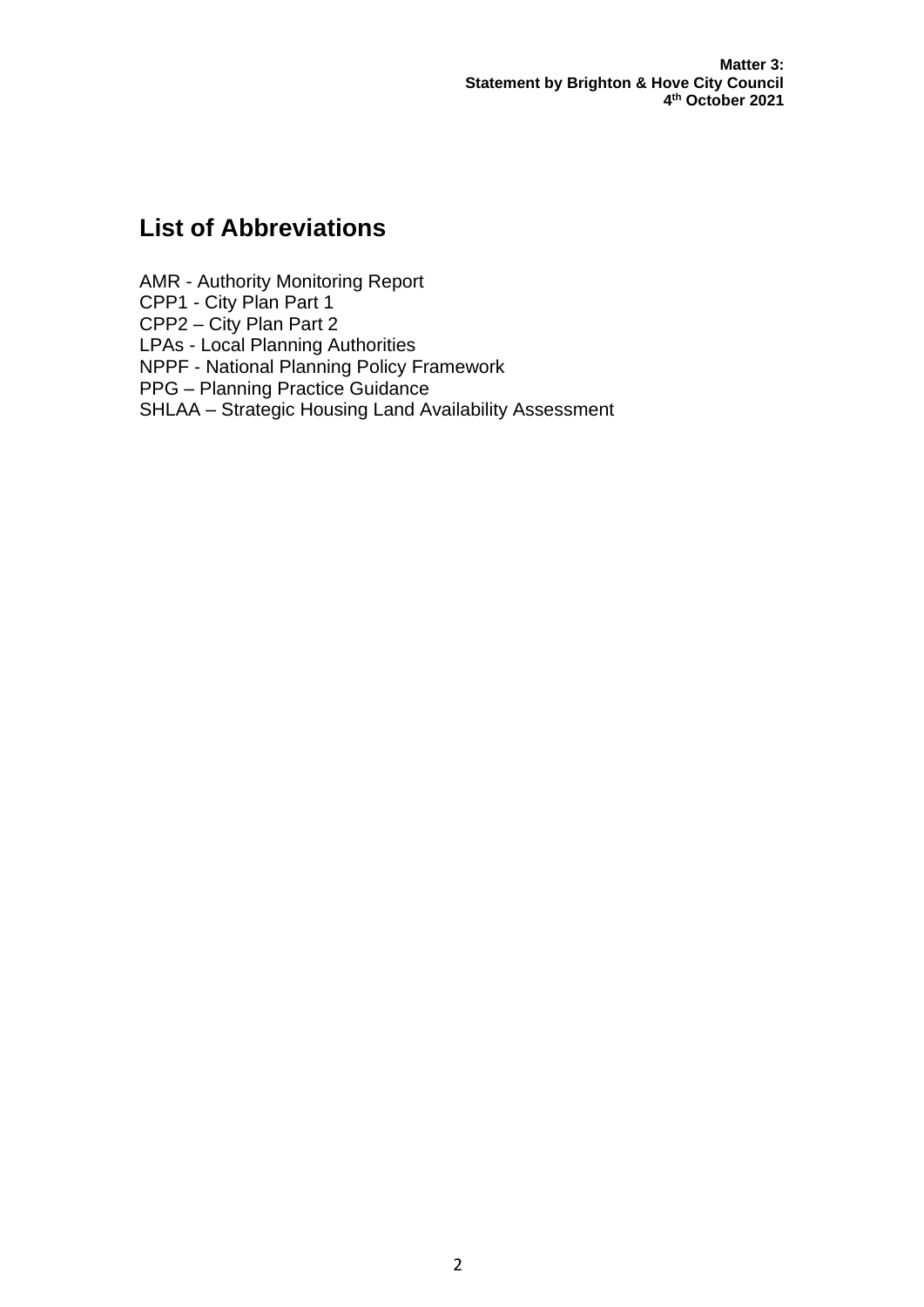### **Issue 1 Meeting the housing requirement**

#### **Q1. Does the Plan deliver the City Plan Part 1's housing requirement (for at least 13,210 new dwellings) and its timescale for delivery?**

1. Yes, this is set out in detail in TP06 Housing Provision Topic Paper. TP06 identifies a potential housing supply of 15,096 net dwellings which is considered deliverable over the Plan period to 2030. This comfortably exceeds the minimum target set in CPP1 Policy CP1.

#### **Q2. Do the proposed allocations and policy framework accord with the spatial and other requirements of the City Plan Part 1, which concentrates housing in the large identified sites in Development Areas and selected sites in the rest of the City, including the urban fringe?**

2. Yes, Table 4 in TP06 sets out a summary comparison of the projected housing supply against the CPP1 Policy CP1 target for each of the different sources of housing supply. Appendix 3 Table 3 in the BHCC01 Council Response to Inspector's Initial Questions presents a more detailed breakdown, showing how the CPP2 site allocations in Policies SSA1- SSA4, H1 and H2 will contribute to meeting the remaining target. As shown in these tables, the total deliverable supply within the Development Areas exceeds the CPP1 requirement. Although identified housing in the Rest of the City and on urban fringe sites falls slightly below the respective CPP1 targets, the overall supply is well above that needed to deliver the CPP1 strategy.

**Q3. Is the expected contribution from windfalls, which exceeds that in the Part 1 Plan realistic and justified by evidence? What is the justification for the inclusion of small identified sites? Given the reliance on windfalls, small sites, prior approvals and estate regeneration, none of which are based on allocations in this Plan, are the assumptions made regarding supply from those sources based on robust evidence?** 

3. Yes, the expected contribution from small site windfalls (5 or less dwellings) is considered realistic and supported by strong evidence. The approach to estimating housing delivery from small windfalls is set out in Section 4.c) of TP06. The projected contribution from small windfalls is based on average net housing delivery on small sites over the past five years (2015-2020) set out in ED15 SHLAA Update 2020, which gives an average annual delivery figure of 157 net dwellings (accounting for 33% of all housing completions over this period). This figure has been projected forward as an annual small windfall allowance for the period 2022-2030, with adjustments to avoid double counting with existing small residential permissions (i.e. small identified sites). Over the Plan period to date (2010- 2020), small site completions have totalled 1,461 net dwellings which is already well above the Policy CP1 figure of 1,250 dwellings. The evidence indicates a consistent supply of small residential completions and recent changes to national planning policy through the expansion of permitted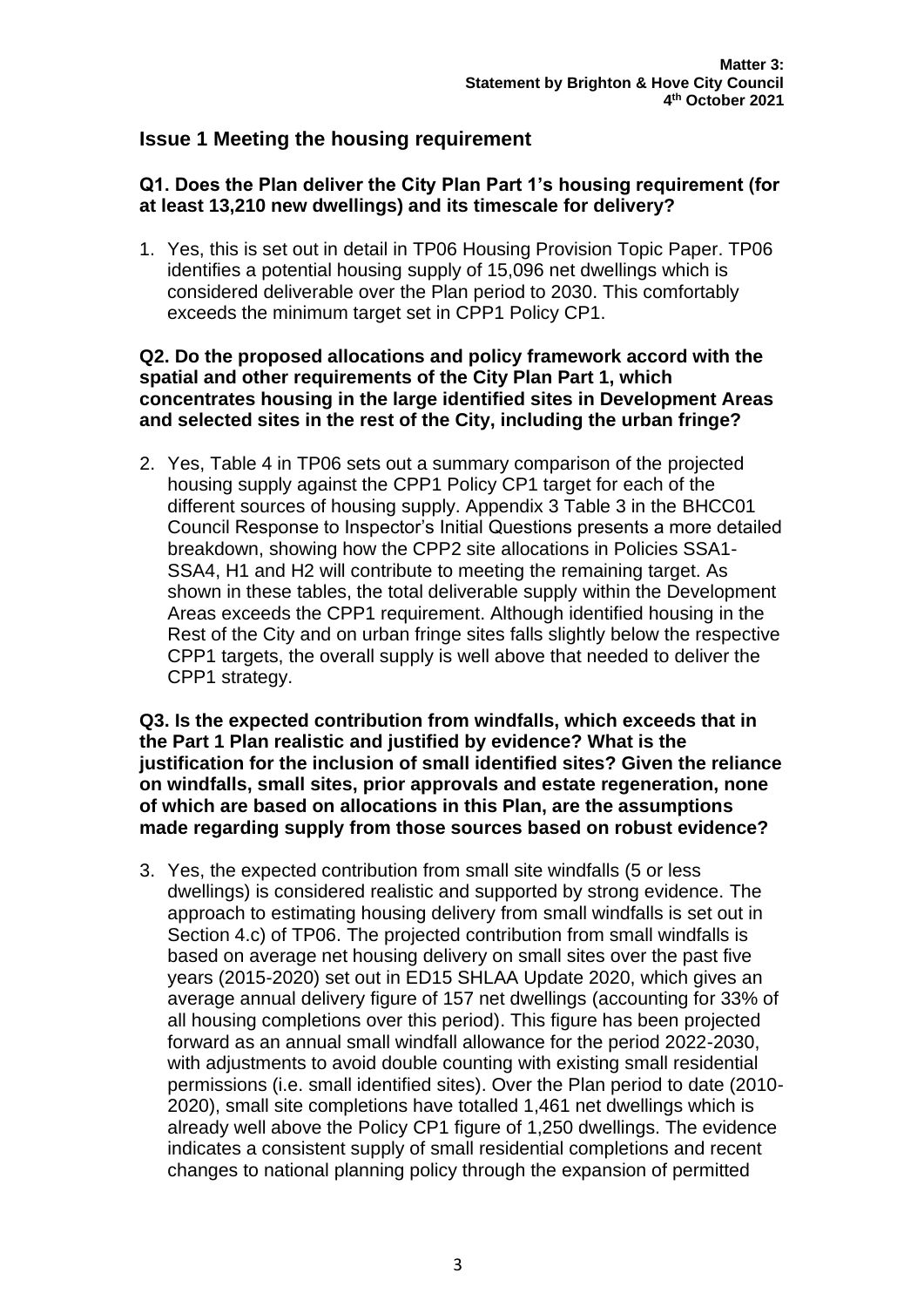development rights have further increased the potential for small residential developments through changes of use and extensions.

- 4. 'Small identified sites' refer to developments of 5 or less dwellings that were already under construction or had planning permission at 1 April 2020. These form part of the projected supply figures for Years 1-3 (2020- 2023). To avoid double counting, a small windfall allowance is only made within the supply figures from 2022 onwards (with an adjustment in 2022- 23). This is explained in Paragraph 4.11 of TP06.
- 5. The justification for including Prior Approvals and Estate Regeneration Programme in the housing supply figures is set out in Section 4.d) of TP06.
	- Prior Approvals related to permitted development rights for change of use from office to residential have become a significant new source of housing supply since CPP1 was adopted, with the CD13b AMR Residential report 2019/20 showing a total of 561 residential units generated from this source over the past six years. The Council's allowance of 300 dwellings is based on the outstanding Prior Approvals at 1 April 2020 to which a 30% discount has been applied in line with the SHLAA.
	- The New Homes for Neighbourhoods (NHFN) estate regeneration programme commits the Council to develop at least 500 affordable homes. A total of 241 dwellings have already been completed or have planning permission, leaving an outstanding figure of 259 dwellings to achieve the target. Several additional council-owned sites are currently under consideration, in particular Moulsecoomb Hub which is considered to have potential for at least 200 dwellings. For this reason, the Council is confident that at least 259 additional dwellings will come forward from this source.
- 6. For the reasons set out, the assumed supply of housing from the sources listed is considered to be based on robust evidence.

#### **Q4. Should the submitted Plan include a housing trajectory? Should it set out the anticipated rate of development for strategic site allocations in accordance with NPPF paragraph 74?**

7. The Council does not consider it appropriate for CPP2 to include a housing trajectory. This is a Part 2 plan which seeks to assist the implementation and delivery of the strategic planning framework set out in CPP1 which includes other strategic site allocations. CPP1 Policy CP1 sets out the overall City Plan housing provision for the period to 2030 and includes a housing trajectory at Figure 2, (p135) reflecting anticipated delivery at the time of CPP1 adoption. The Council publishes the updated housing supply position and an updated trajectory annually in the SHLAA, the most recent being ED15. Tables A and B in the SHLAA reports indicate the Council's phasing assumptions for all sites of 6 or more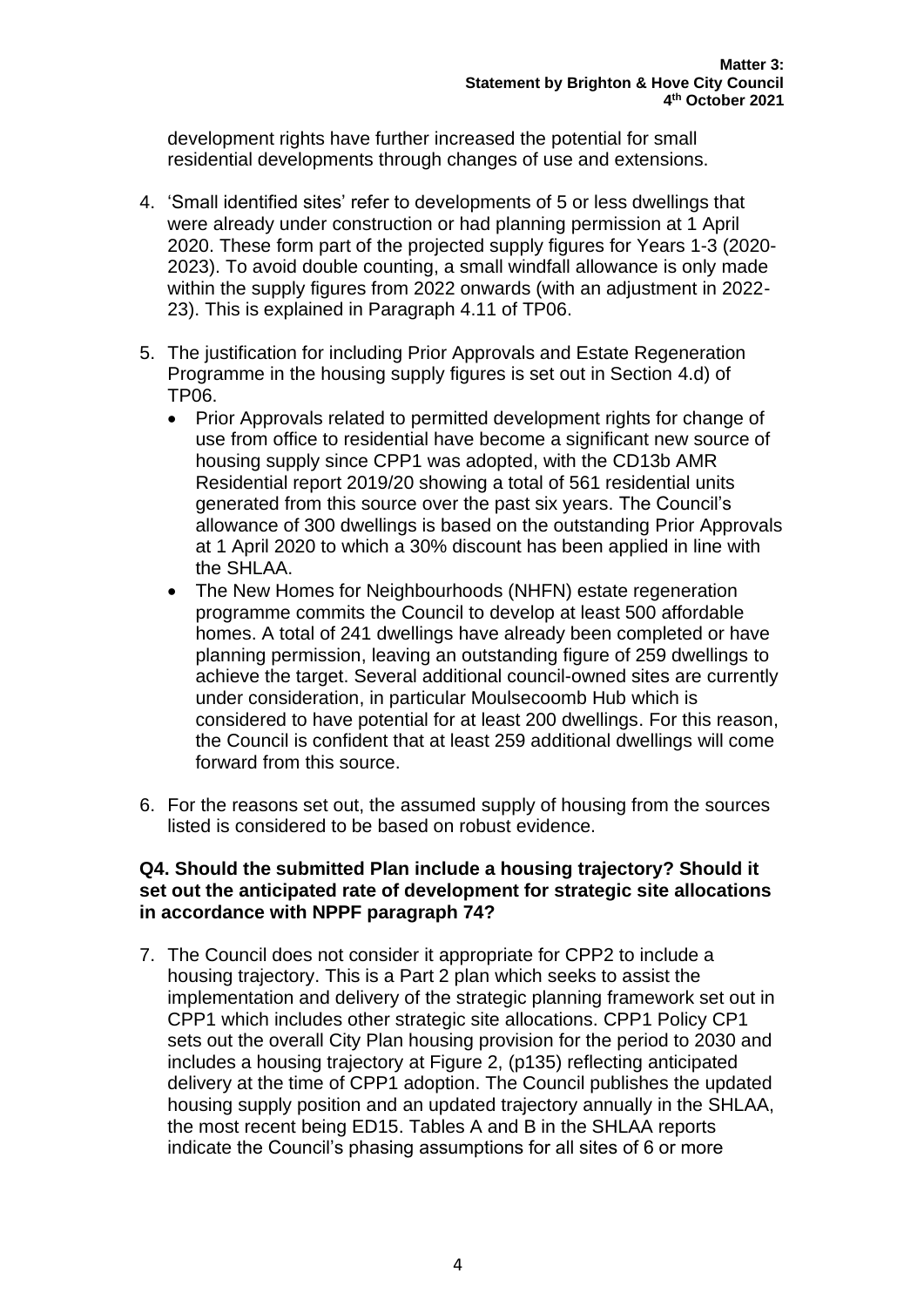dwellings, including the strategic allocations in both CPP1 and CPP2 (SSA1-SSA4) and all sites allocated in Policies H1 and H2.

8. The NPPF paragraph 74 states that plans should consider whether it is appropriate to set out the anticipated rate of development for specific sites. SD04 Proposed Implementation and Monitoring Indicators and Targets sets out delivery targets/timescales for each of the strategic site allocations SSA1-SSA4 and their anticipated phasing is also set out in the SHLAA (see above). SSA3 and SSA4 are already subject to outstanding planning permissions which exceed their minimum housing targets, whereas SSA1 and SSA2 are still at pre-application stage making it difficult to anticipate their precise phasing. The Council does not consider that anticipated rates of development on these sites could be further narrowed down for policy purposes.

#### **Q5. Would there be a supply of deliverable sites and developable sites that would meet the City Plan Part 1's housing requirement? What assumptions have been made in relation to delivery rates and are these justified?**

- 9. Yes, TP06 Section 4 presents detailed information demonstrating how the CPP1 target will be met from different sources of housing supply, including CPP2 site allocations. The projected development timescales for sites allocated in CPP2 are set out in the individual site proformas in TP07 Site Allocations Topic Paper Appendix 3 (H1 sites), Appendix 4 (H2 sites) and Appendix 6 (SSA1-SSA4). In accordance with the PPG, the proformas provide assessment of site location and surroundings, land ownership and control, and the willingness of the landowner to develop the site. The SHLAA Update 2020 (ED15) provides further detail on the delivery and phasing of the housing supply as a whole, including the other sources of housing supply (e.g small sites).
- 10.Development timescales for individual sites are taken from the SHLAA which is reviewed annually. Delivery assumptions take account of any information received during the monitoring year from landowners, agents and/or developers. On sites where development is already underway, site monitoring supplemented with information from developers provides the main guide. On sites where planning permissions have not commenced or where development has stalled, the relevant developers/agents are contacted by the Council requesting updated information. Discussion is also undertaken with relevant Council officers in Development Management, Housing, Estate Regeneration etc.
- 11.Development timescales have also been informed by analysis of historic delivery rates for residential developments completed over the past decade looking at average development "lead times" and "build out times" for sites of different sizes. This is explained further in ED16 Housing Delivery Action Plan Paragraph 5.11.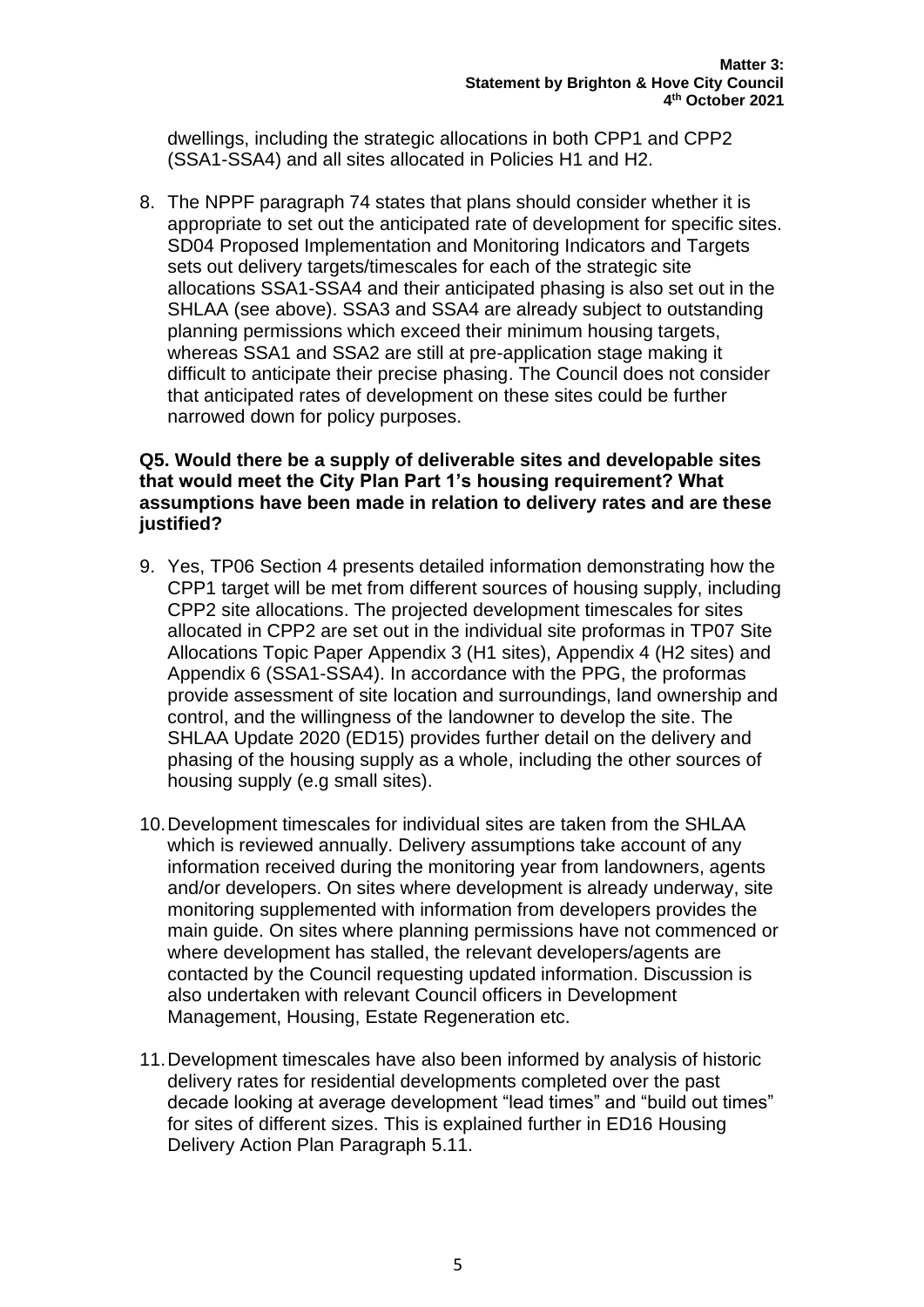**Q6. Is there sufficient range and choice of sites allocated in the Plan in terms of location, type and size to provide adequate flexibility to meet the City Plans Part 1's housing requirement?** 

- 12.Yes, this is demonstrated in TP06 and TP07 with further detail provided in the Council's responses to Questions 21 and 23 in BHCC01. CPP2 policies allocate 1,100 dwellings on the four strategic sites (SSA1-SSA4); 1,277 dwellings on non-strategic sites within the built-up area (H1); and 899 dwellings on urban fringe sites (H2). These allocations supplement the strategic sites already allocated in CPP1. Both CPP1 and CPP2 allocations are strongly focused towards brownfield redevelopment sites within the existing built-up area, particularly the Development Areas DA1- DA6 and DA8. This reflects the very constrained geography of the city with this broad spatial strategy being agreed at the CPP1 examination. As evidenced by the ED21-ED24 Urban Fringe Assessments, there is very limited potential for housing allocations on the urban fringe, however H2 allocates 15 non-strategic sites<sup>1</sup> which add to the CPP1 strategic greenfield allocation at Toad's Hole Valley (DA7).
- 13.The city's physical and environmental constraints mean that there are no further opportunities for greenfield allocations. The Council has already thoroughly explored the potential to overcome local constraints and designations such as Local Wildlife Sites. Furthermore, the identified constraints and required mitigation measures limit the scale and density of housing that can be achieved on the identified urban fringe allocations. This forces a strong policy focus on maximising housing delivery on brownfield opportunities by promoting high densities, taller buildings and mixed-use development where possible. However, this has to be balanced against heritage and amenity considerations, the requirements of other land uses, and the need to plan for a range of different housing types including larger family housing.

**Q7. NPPF paragraph 69a states that local planning authorities should identify, through the development plan and brownfield registers, land to accommodate at least 10% of housing requirements on sites no larger than one hectare. Should this be recognised specifically in the Plan? (See Initial Question 23 and the Council's response)** 

14.As stated in the response to BHCC01 Question 23, around 45% of housing delivery on CPP2 allocations will be on sites of less than one hectare, including around 90% of non-strategic allocations within the builtup area boundary (Policy H1 sites). It is suggested that reference to NPPF Paragraph 69.a) could be added in the supporting text to H1 through the following Proposed Modification:

 $<sup>1</sup>$  Subject to the deletion of Urban Fringe Site 16: Land at and Adjoining Horsdean Recreation Ground</sup> as proposed in MM108 of the Council's Revised Schedule of Proposed Modifications (BHCC02).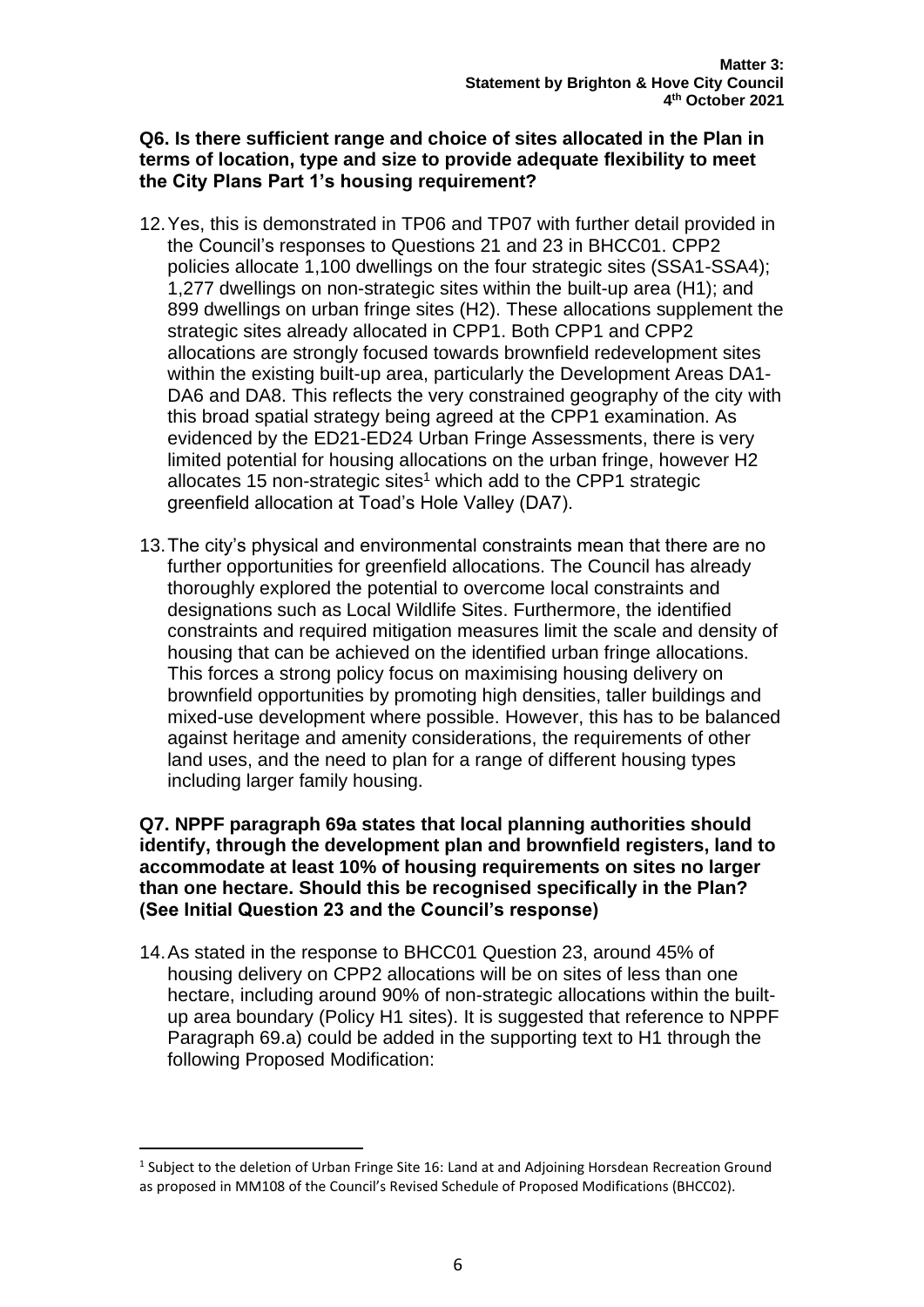| МM | Supporting | <b>Policy H1 Housing Sites and Mixed Use Sites</b>           | To provide a |
|----|------------|--------------------------------------------------------------|--------------|
| ## | text to    | Add new sentence to Paragraph 3.64 to read:                  | direct       |
|    | Policy H1, |                                                              | reference to |
|    | paragraph  | 3.64 Only sites which are expected to bring forward 10 or    | the          |
|    | 3.64, page | more residential units are allocated in this policy.         | requirement  |
|    | 178        | Approximately 90% of this housing will be on sites of less   | in NPPF 69a. |
|    |            | than one hectare which considerably exceeds the 10%          |              |
|    |            | target set in the NPPF Paragraph 69a. It is expected that    |              |
|    |            | smaller sites and windfall provision will continue to make a |              |
|    |            | significant contribution towards the city's planned housing  |              |
|    |            | requirements as accounted for in Policy CP1.                 |              |
|    |            |                                                              |              |

#### **Q8. Does the Plan provide appropriate support for entry level exception sites, suitable for first time buyers in accordance with NPPF paragraph 72? If not should it?**

15.The Council has undertaken comprehensive assessment of the potential for housing development within the city's urban fringe as set out in ED21- ED24. These sites are sensitive with a range of identified constraints and the Council's view is that any development should be plan-led. All sites recommended in the studies as having potential to accommodate 10+ dwellings are proposed for allocation in H2 except sites where there is uncertainty about deliverability in the period to 2030 (see TP07). The Council acknowledges that NPPF Paragraph 72 would be a material planning consideration in determining any future proposals for entry-level exception sites. Whilst a reference to Paragraph 72 could be added in the supporting text to Policy H2, the Council does not consider that this would add any further detail to what is already stated in the NPPF.

#### **Q9. Overall, will the Plan realistically deliver the dwellings required over the plan period? What contingencies are in place should housing delivery fall below expectations?**

- 16.The Council is confident that the identified housing requirement figure is achievable by the City Plan end date of 2030. It is accepted that the rate of housing delivery since the start of the City Plan period has fallen short of the projected CPP1 target, however ED15 and ED16 provide evidence of improving housing delivery. In addition, ED16 analyses potential risks to housing delivery and sets out a range of Council actions to boost development, including by accelerating its direct delivery of affordable housing and by taking action to unlock stalled development sites. It should also be noted that a high proportion of the identified housing supply is built as apartment blocks rather than separate residential units which leads to an uneven pattern of completions.
- 17.Housing delivery rates will to some extent depend on general housing market conditions and specific landowner/developer actions which are outside the Council's control. For this reason, the identification in ED15 of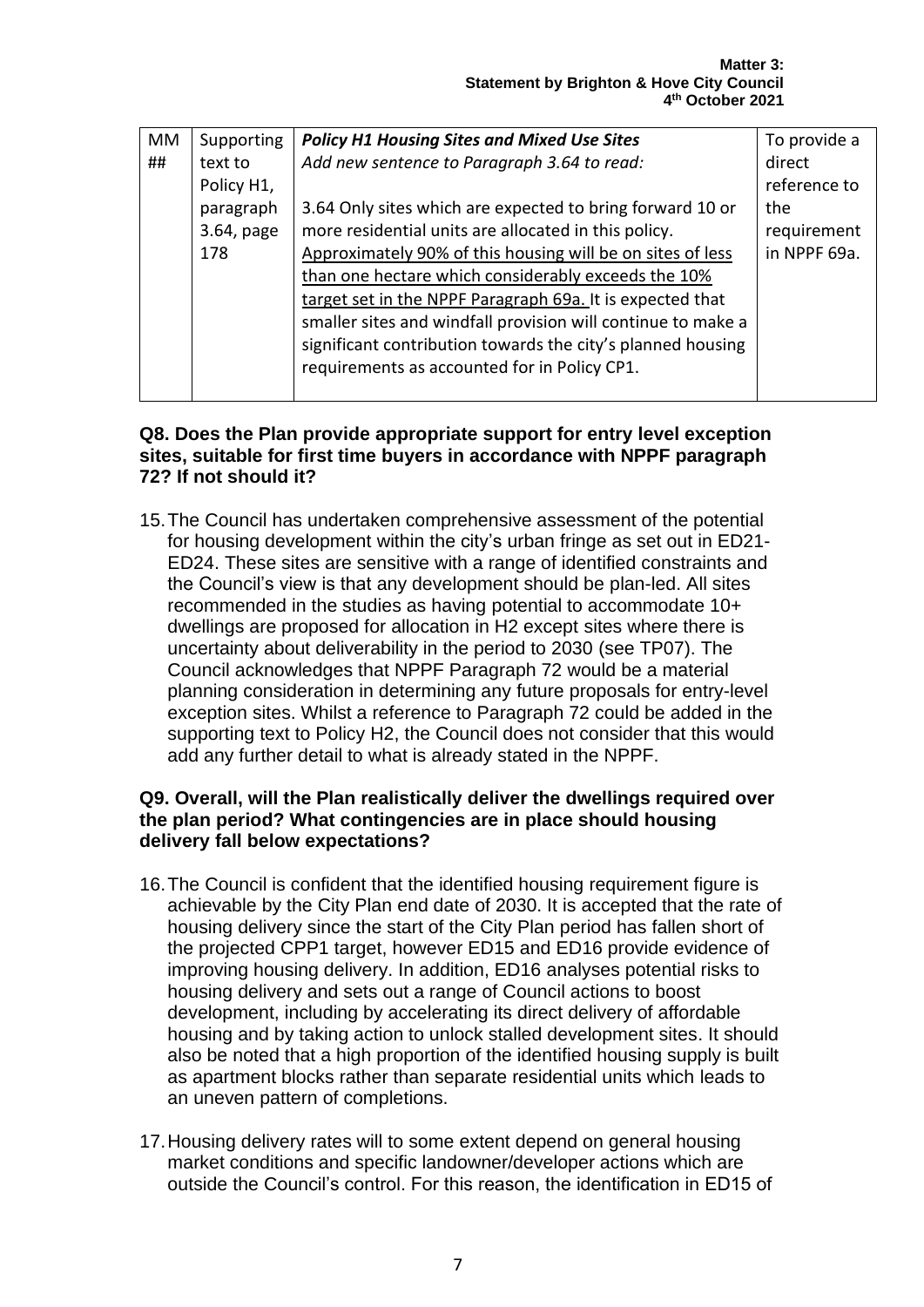housing potential which exceeds the CPP1 requirement provides greater confidence that the minimum CPP1 target will be met. The strategic site allocation policies in both CPP1 and CPP2 set minimum housing provision figures, whilst the housing figures in Policies H1 and H2 are indicative, which allows potential for housing totals to be exceeded on individual sites when development proposals come forward at the planning application stage, subject to assessment in terms of impact on the highways network and other infrastructure.

**Q10. In preparing City Plan Part 1, by spreading the housing shortfall from earlier in the Plan period, the Council was able to demonstrate a 5.0 year housing land supply on adoption of that Part 1 Plan. However, the Examining Inspector concluded that the lack of flexibility in the housing supply would require very close consideration in the preparation of this Plan. The Council has confirmed that at present it is unable to demonstrate a 5 year housing land supply. In the context of the requirement set within the City Plan Part 1, has this Plan met the expectation to increase flexibility in the Council's 5 year housing land supply position in accordance with the Examining Inspector's expectations?**

- 18.The most recent published SHLAA (ED15) shows a 5-year shortfall of 342 net dwellings against the adjusted CPP1 target (equivalent to 4.7 years housing supply). This is largely due to the significant shortfall carried forward from previous years due to under-delivery over the period 2014- 2020 (the adjusted annualised requirement now stands at 1,108 net dwellings per year). However, CD13b Annual Monitoring Report 2019/2020 and ED16 provide evidence pointing to improving housing delivery (e.g the number of dwellings with extant permissions and increased number of new dwellings permitted over the period 2017/18- 2019/20).
- 19.In preparing CPP2, the Council has been very aware of the CPP1 Inspector's comments and has sought every opportunity to identify additional housing potential and to maximise housing on identified sites, subject to the city's physical, environmental and heritage constraints. TP07 Sections 4 and 5 set out the Council's approach for identifying housing sites within the built-up area and on the city's urban fringe and this is discussed further in the Council's responses to Matters 6 and 7. The Council has pushed the limits in seeking to identify additional housing potential, including thoroughly exploring how far local constraints and development impacts can be overcome or acceptably mitigated. The potential housing supply identified now comfortably exceeds the CPP1 provision figure and this increases confidence that the minimum CPP1 target will be met.
- 20.As previously stated, delivery rates also partly depend on housing market conditions and specific landowner/developer actions. For example, development lead times on some key strategic sites (e.g Toad's Hole